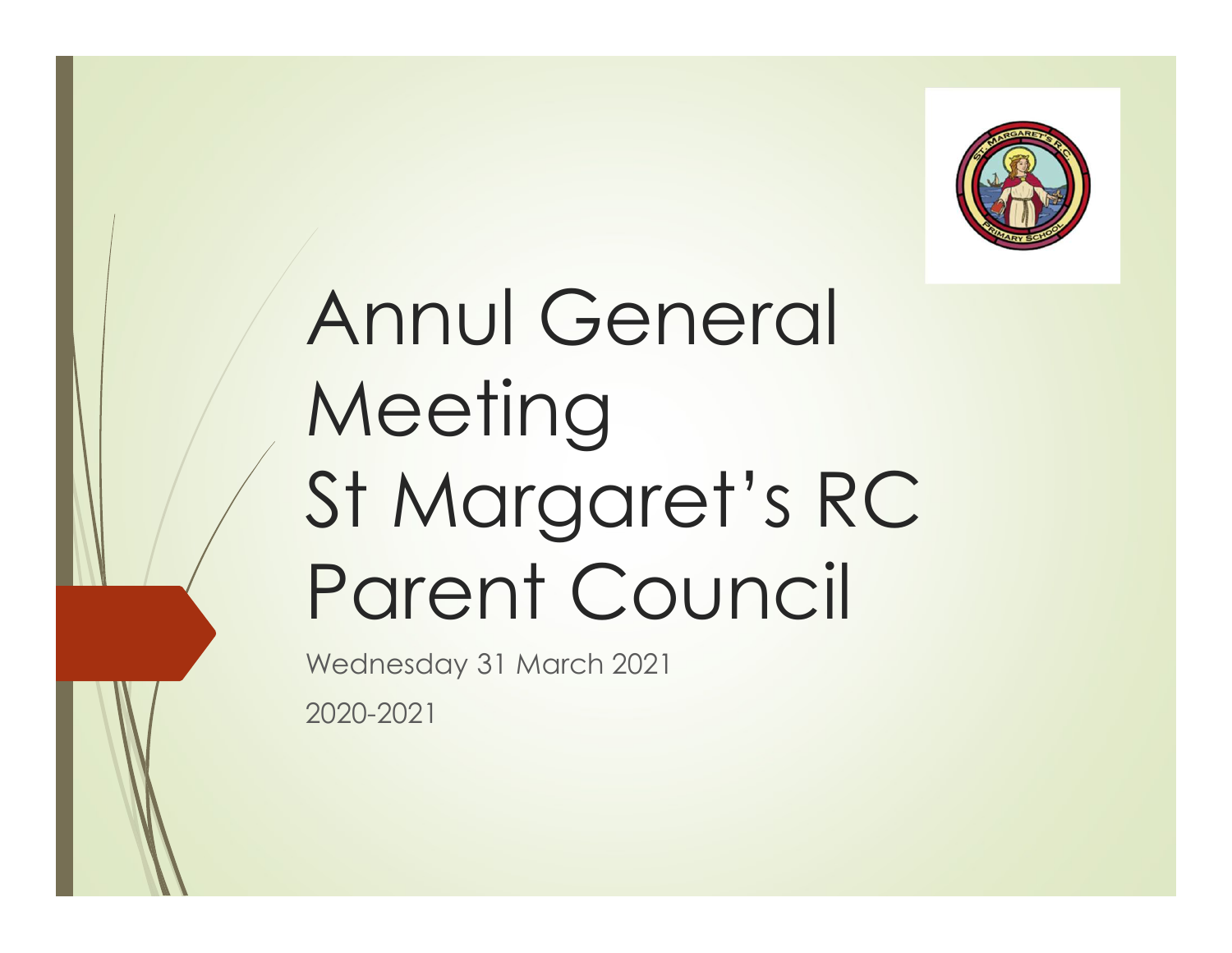### Agenda

| Agenda                         |
|--------------------------------|
|                                |
|                                |
|                                |
| Welcome                        |
| Review Agenda                  |
| Action items from PC meeting   |
| <b>Chairperson Report</b>      |
| Treasurers Report              |
| Head Teacher Report            |
| Questions from the parent body |
| Election of Office Bearers     |
| Looking forward to 2021-22     |
| AOB                            |
| Close                          |
|                                |
|                                |
|                                |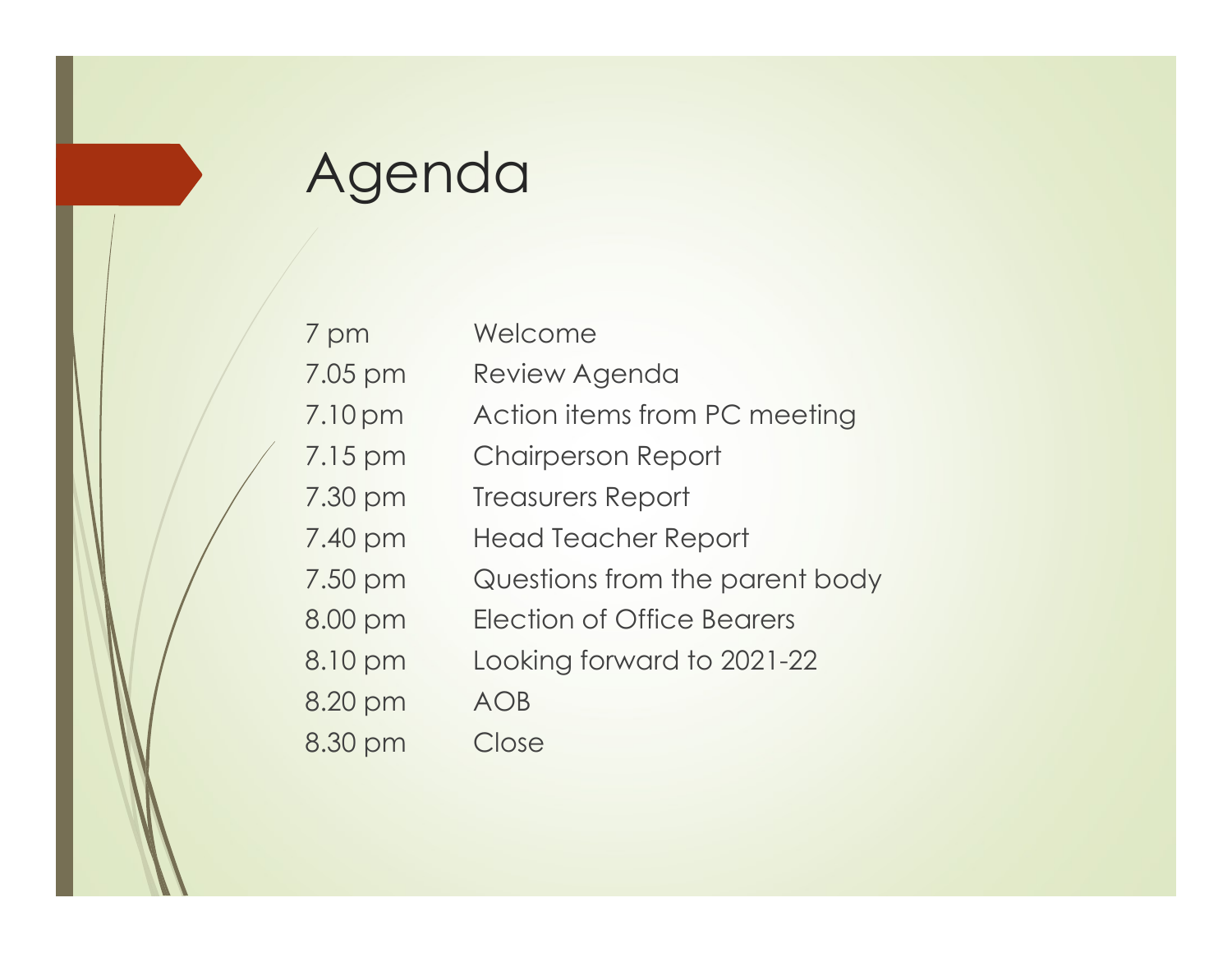#### Chairperson Report

Financial year 2020 -2021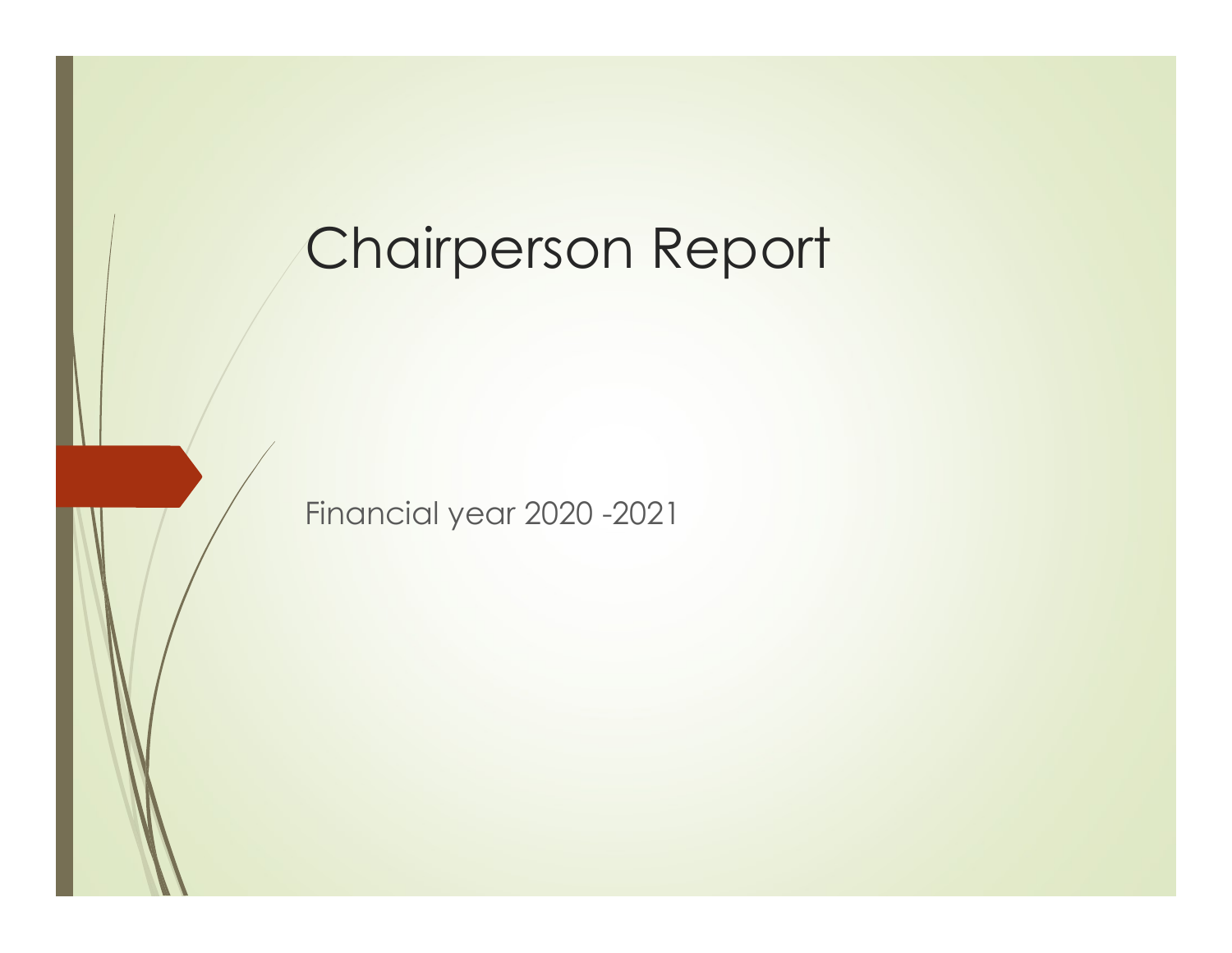#### Aims of the Parent Council

The Advancement of Education, which will be achieved by the following methods:

- Promote close co-operation and communication between parents and teachers
- $\blacksquare$  To study and discuss matters of mutual interest relating to the education and welfare of the pupils
- $\blacksquare$  To engage in activities which support and advance the education of pupils attending the school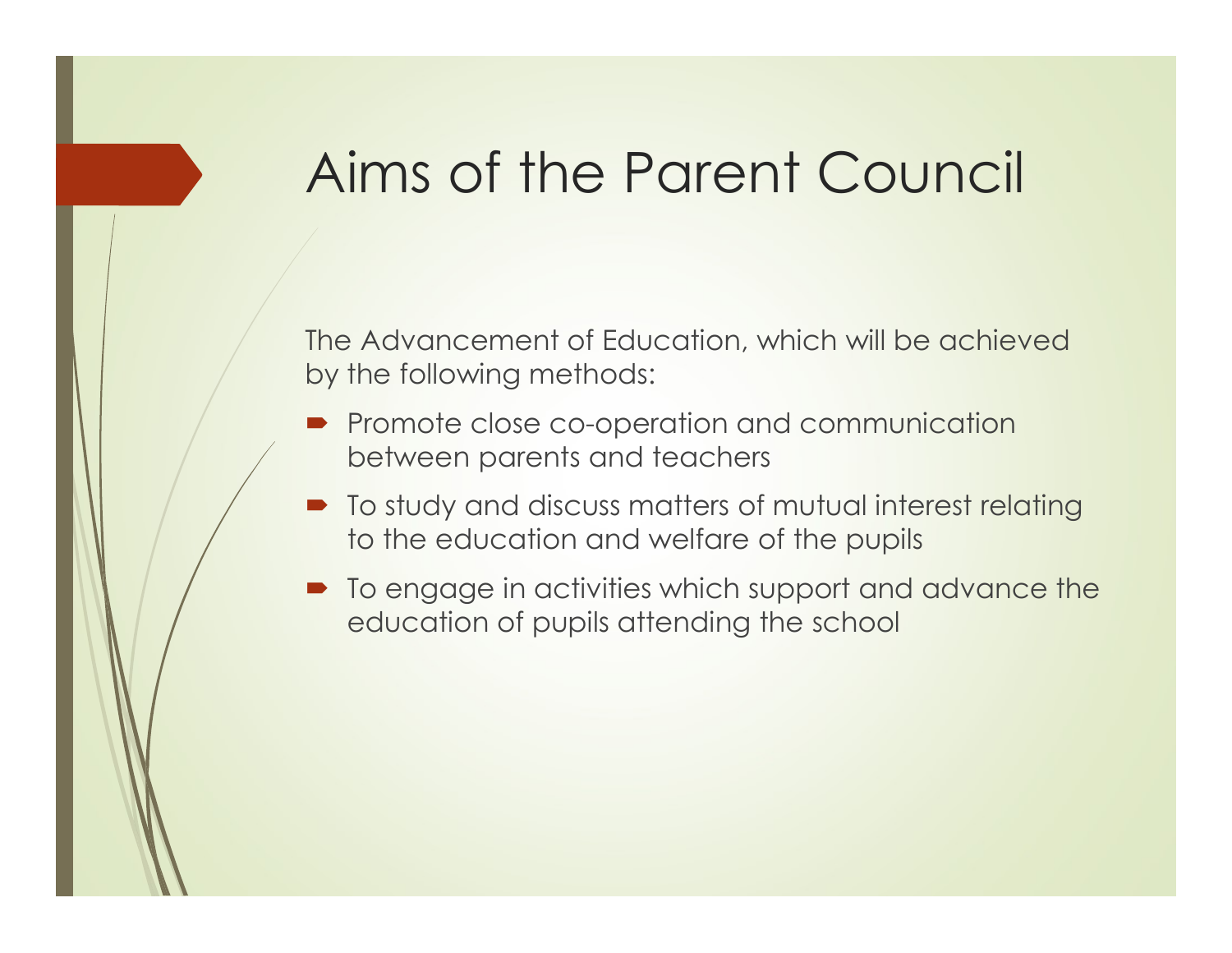Promote close co-operation and communication between parents and teachers

- Weekly newsletter with PC section
- Facebook page to share letters and communication from school
- Adapted to using Teams for Parent Council meetings
- Questions from the parent body on the Agenda at ever PC meetings
- Offered support with Teams

∙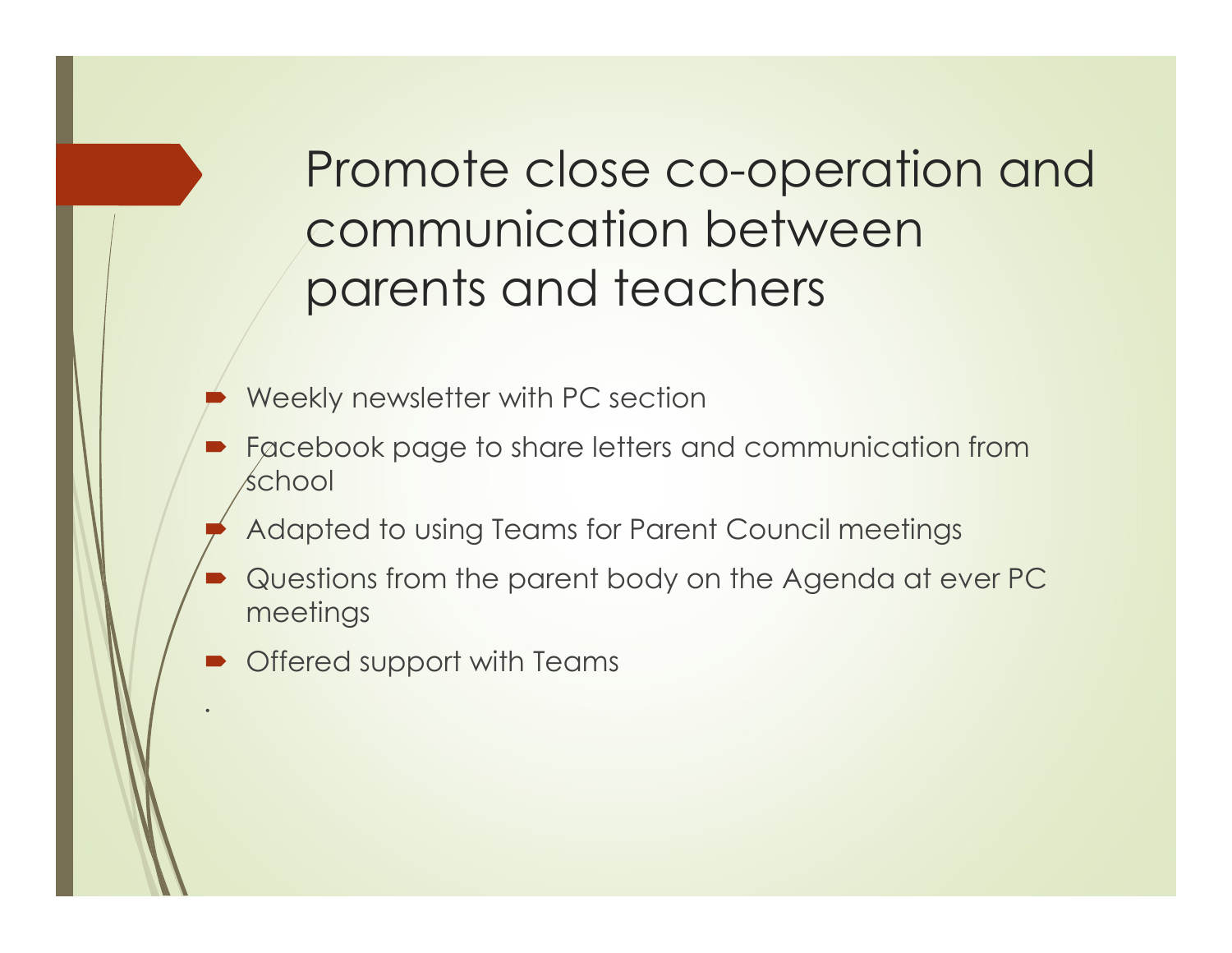To study and discuss matters of mutual interest relating to the education and welfare of the pupils

**Monthly PC meetings since August on Teams** 

∙

- Questions from the Parent Body on PC meeting agenda
	- Ask for questions on Facebook and newsletters
- Met with head teacher when appropriate on other matters
- Attended the Parental Engagement Cluster meeting with Edinburgh City Council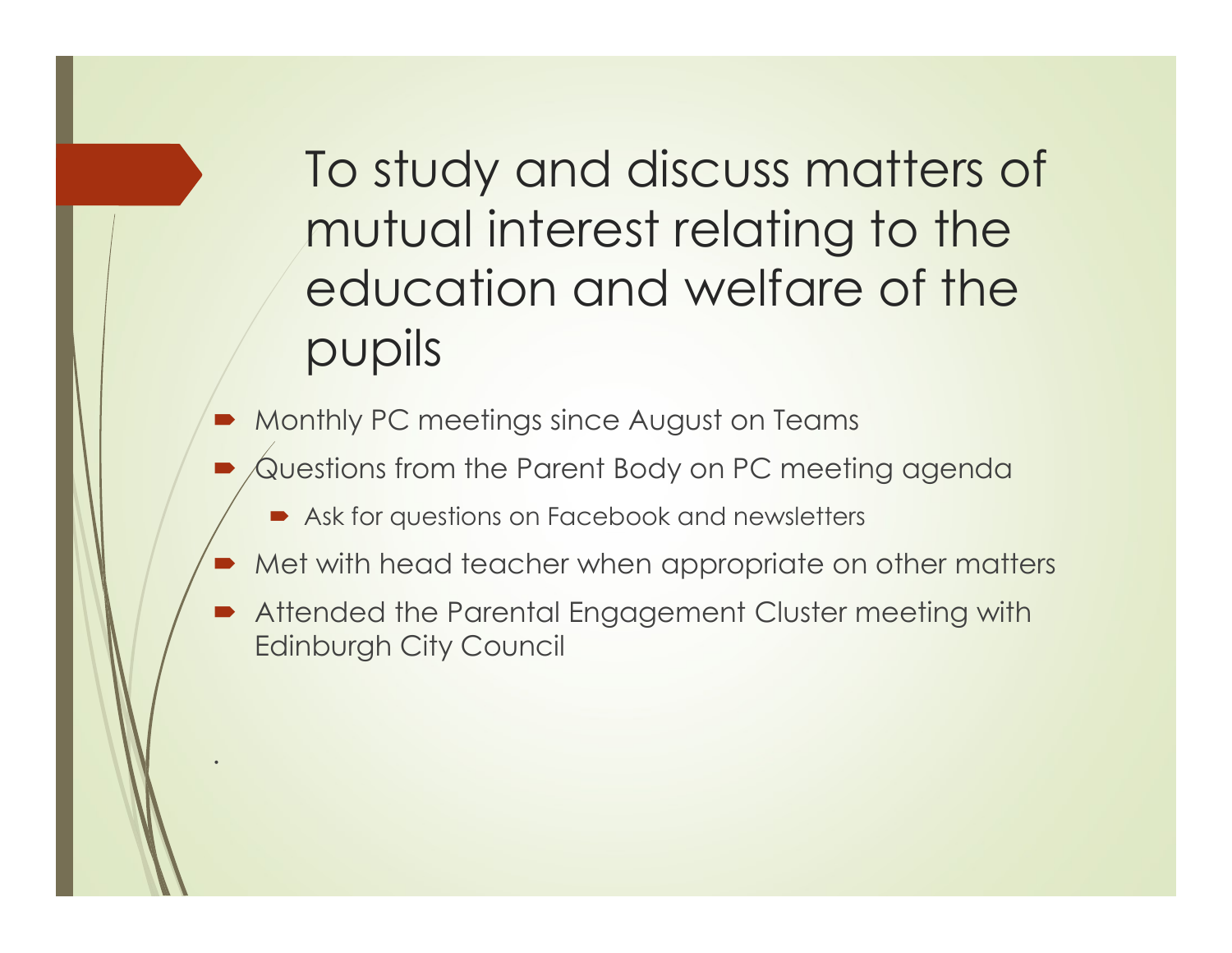To engage in activities which support and advance the education of pupils attending the school. **gage in activities which**<br>
Dr and advance the<br>
ation of pupils attending the<br>
DI.<br>
Piza and Hoodies for P7 leavers<br>
PI bookbags<br>
Christmas Parties<br>
Dlads (2 ipads from May Quiz funds and a generous<br>
donation to PC)<br>
Nouse

- **Pizza and Hoodies for P7 leavers**
- P1 bookbags
- Christmas Parties
- donation to PC)
- House prizes
- St Margaret's day treats and Easter eggs
- **•** 1st Holy Communion gifts and photos and support to parish for streaming event
- Christmas Cards (with school support)
- **February Half-term activities**
- **Books**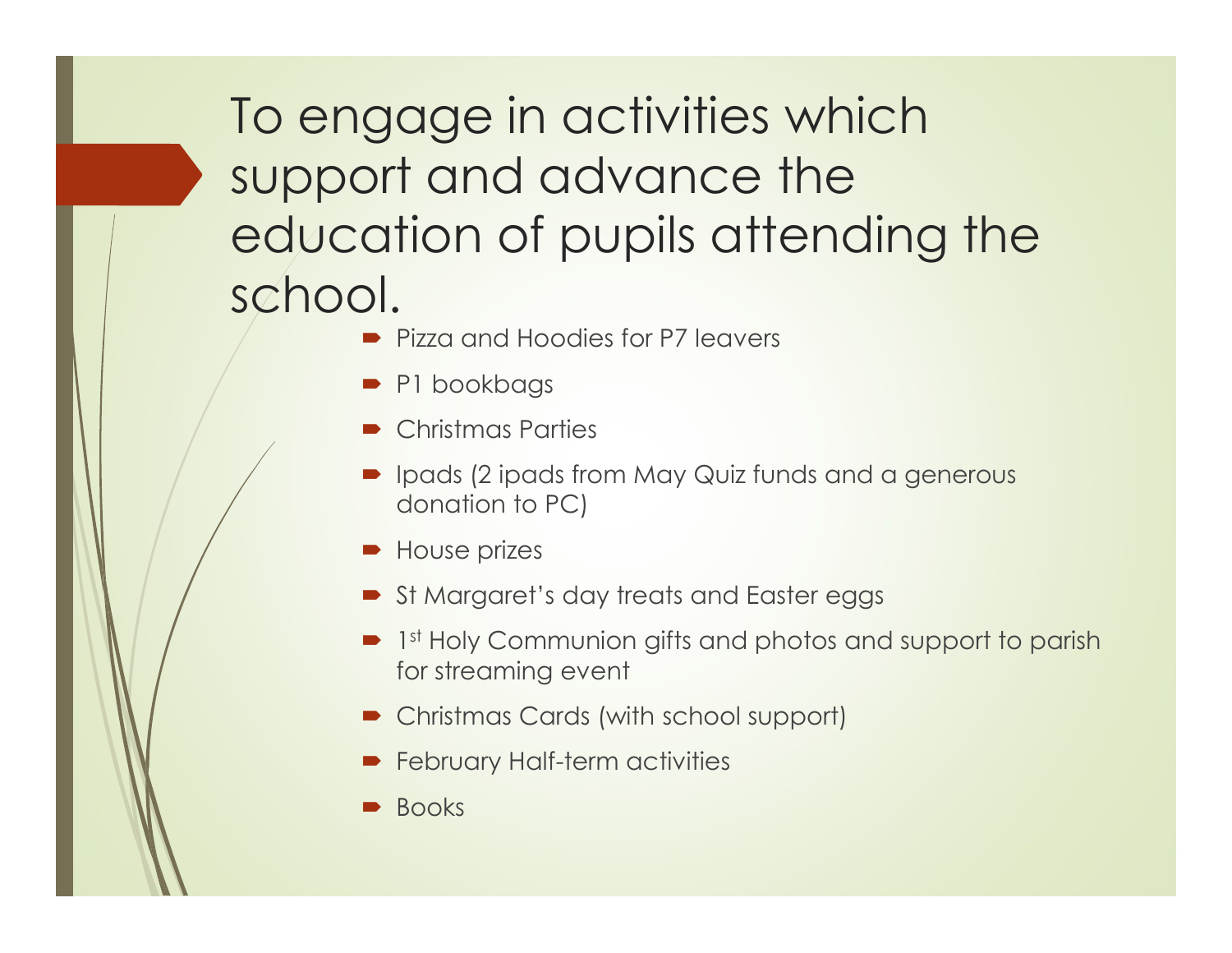#### Activities Organised by the Parent Council

- /Lockdown Quiz Night
	- $\blacktriangleright$  Raised £355.
- 1st Holy Communion gift and photos
- **Halloween Quiz and Silent Auction** 
	- Raised  $£213$  and  $£492$  auction, total = £705
	- Children's Halloween Quiz and treat
- Christmas Cards
	- 58 pupils ordered cards which is 68% of school role
	- Raised £254
- **February Half Term activities** 
	- 23 families engaged in one or more of the activities
	- $\triangleright$  Spend £200
- **March Quiz Night** 
	- Raised to date £355, with double match funding £1065!
- **DED Zoom coffee morning and Teams help sessions**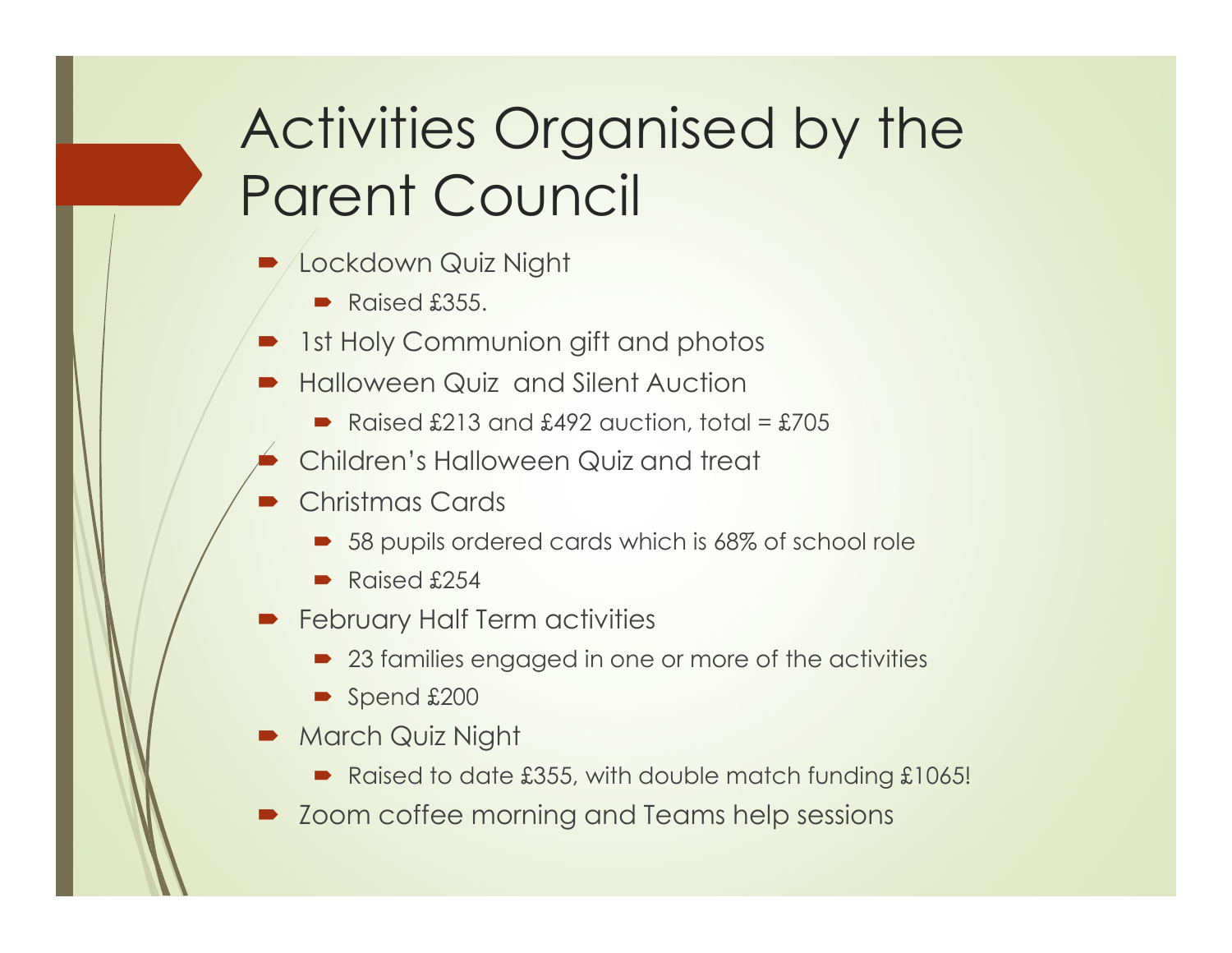#### Summary of the year 20-21

#### Successes

- $\blacktriangleright$  Moving to Teams meeting
- **Setting up online banking**
- Raising £2,379
	- **Through Quizzes and Silent Auction and Christmas cards**
- Engaged families 58 out of 91 pupils ordered Christmas Cards!
- **Engaging 23 families in the half term activities**
- Minutes!
- **Challenges** 
	- COVID
	- **Fundraising**
	- Parental engagement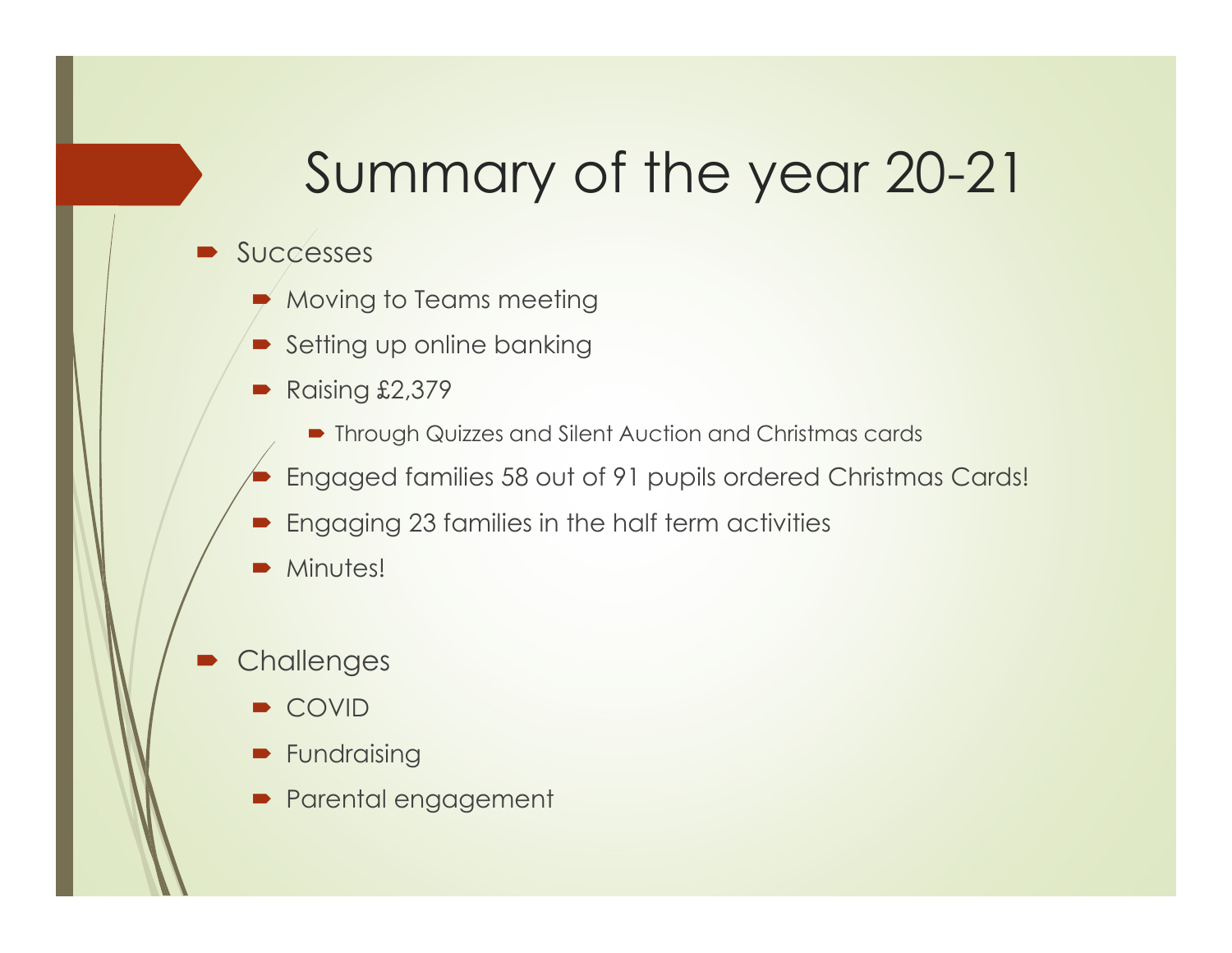## Financial Report 2020/2021

St Margaret's RC Primary School Parent Council AGM 31st of March 2021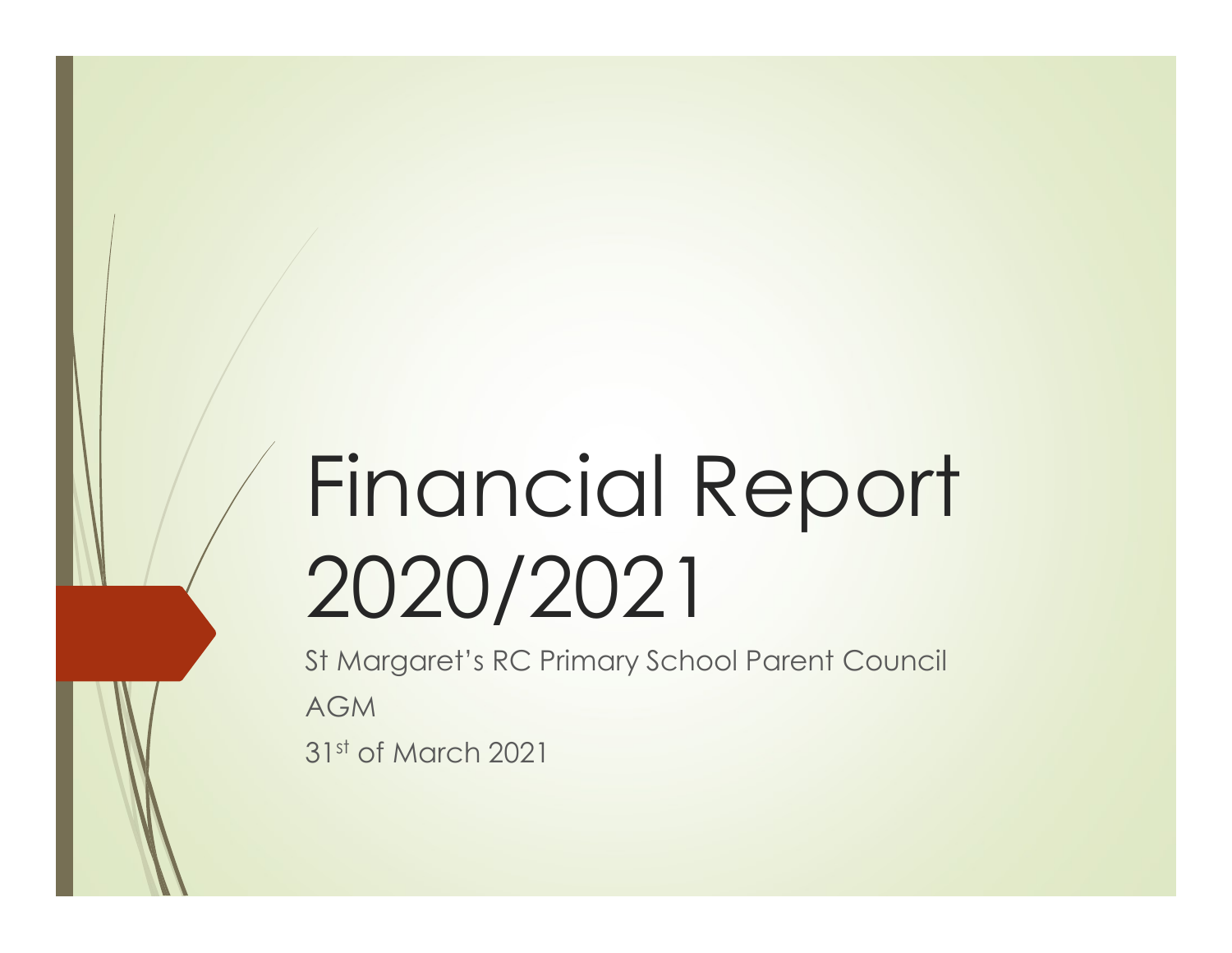#### Income v Expenditure

We carried forward £2,260 from last financial year. The total income for this year was £4,231. During this financial year £3,703 has been spent providing additional resources for the school and the pupils this year.

We will carry forward a figure of £2,788 to start our next financial year.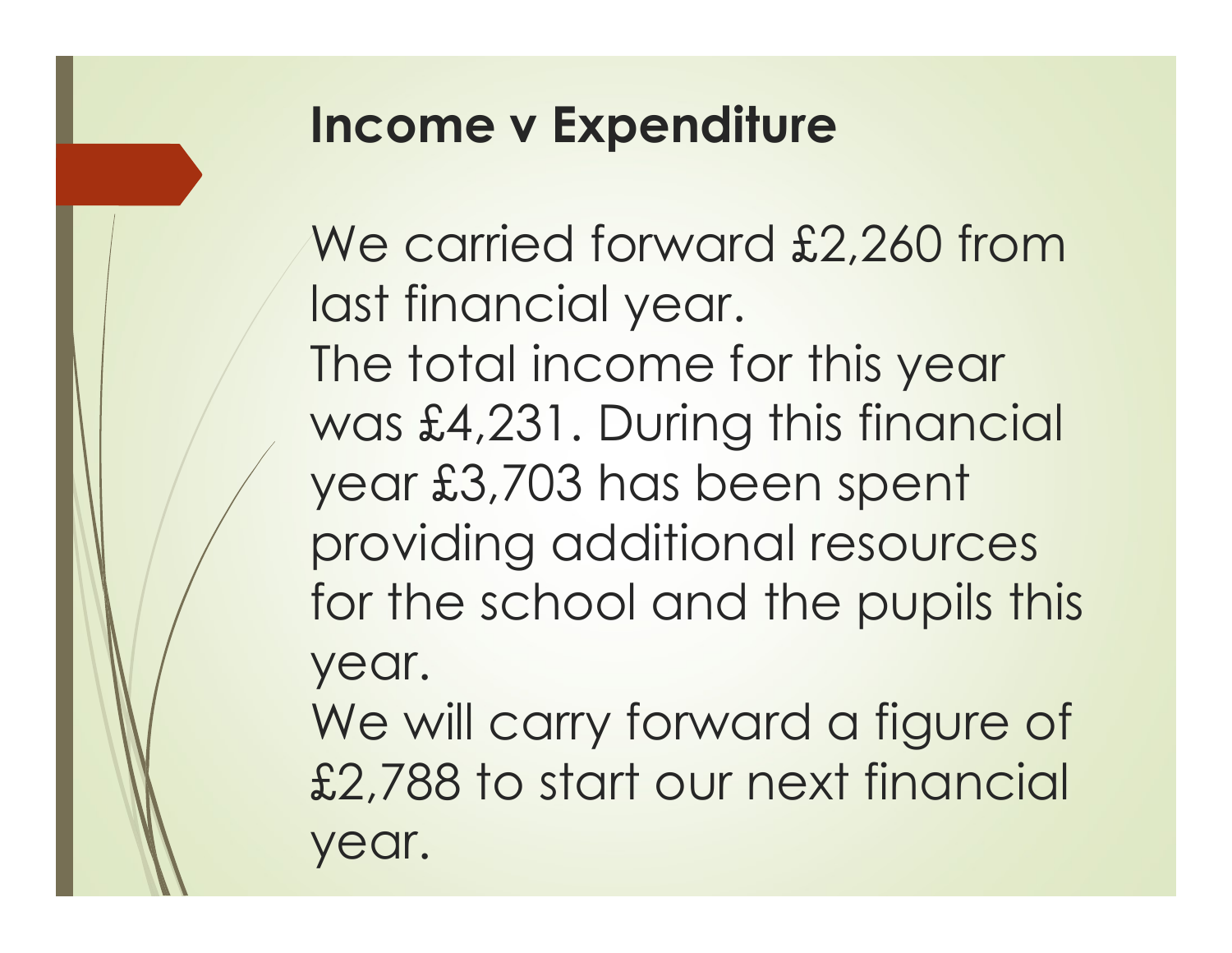#### Income

#### This year income comes to a total of £4,231.

| Income<br>This year income comes to a total of £4,231. |                                                                   |                                                               |  |
|--------------------------------------------------------|-------------------------------------------------------------------|---------------------------------------------------------------|--|
|                                                        |                                                                   |                                                               |  |
| Lockdown Quiz Night                                    | £355                                                              |                                                               |  |
| Halloween Quiz Night                                   | £213                                                              |                                                               |  |
| <b>Silent Auction</b>                                  | £492                                                              |                                                               |  |
| <b>Christmas Cards</b>                                 | £1,030 (to note<br>expenditure for this<br>was £776, raised £254) |                                                               |  |
| March Quiz Night                                       | £355                                                              | £1,065 (double match<br>funding – not yet in the<br>accounts) |  |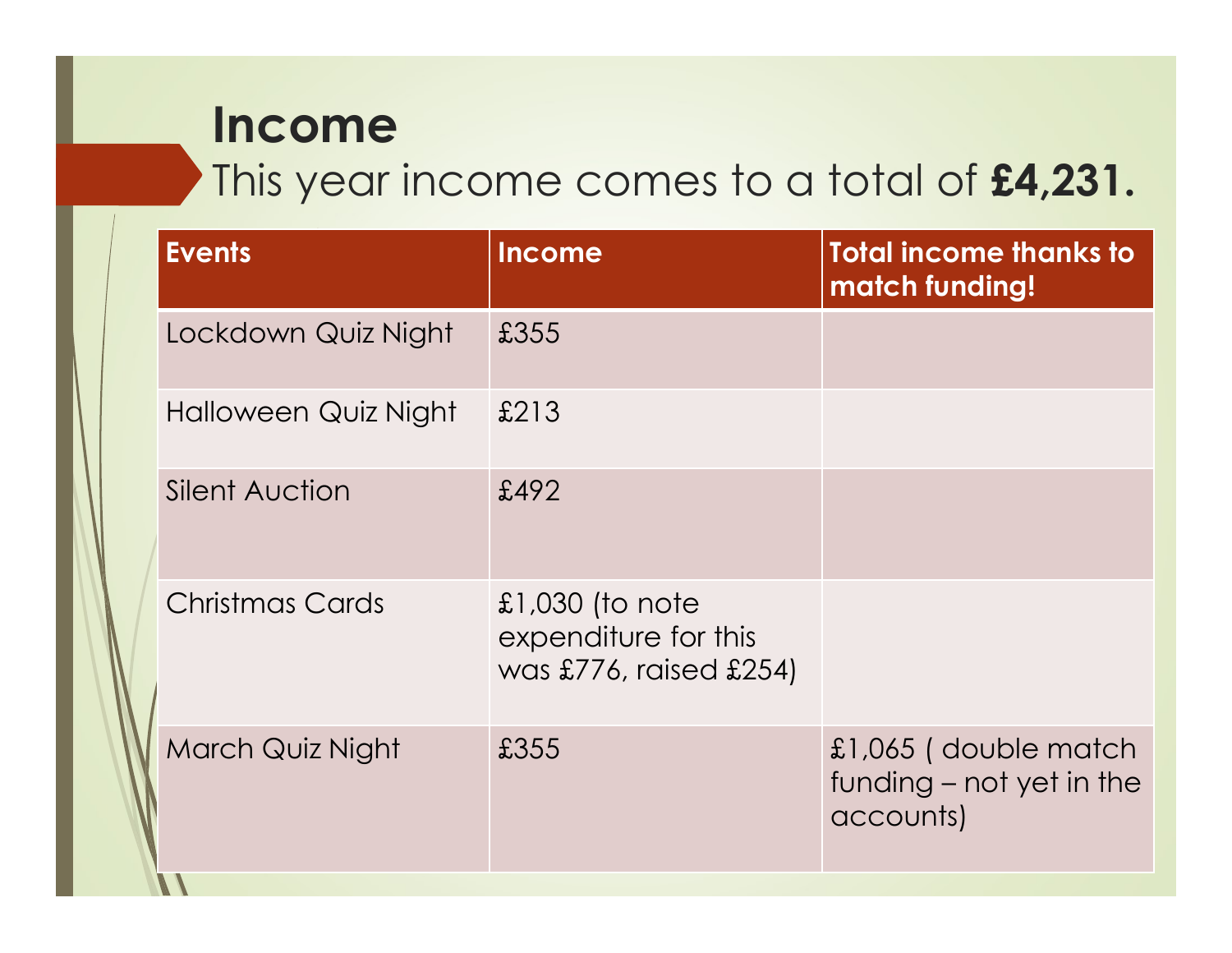Thank you to Chris Tait who applied for match funding, it makes a big difference to the income we raise from events! Thank you to Chris Tait who applied<br>for match funding, it makes a big<br>difference to the income we raise<br>from events!<br>Other income sources<br>Foundation Scotland- £1,000 (for<br>books)

Other income sources

books) From events!<br>
Dther income sources<br>
Foundation Scotland- £1,000 (for<br>
books)<br>
Donations - £283 (including iPad)<br>
Edinburgh Council Grant - £503.20 Other income sources<br>Foundation Scotland- £1,000 (for<br>books)<br>Donations - £283 (including iPad)<br>Edinburgh Council Grant - £503.20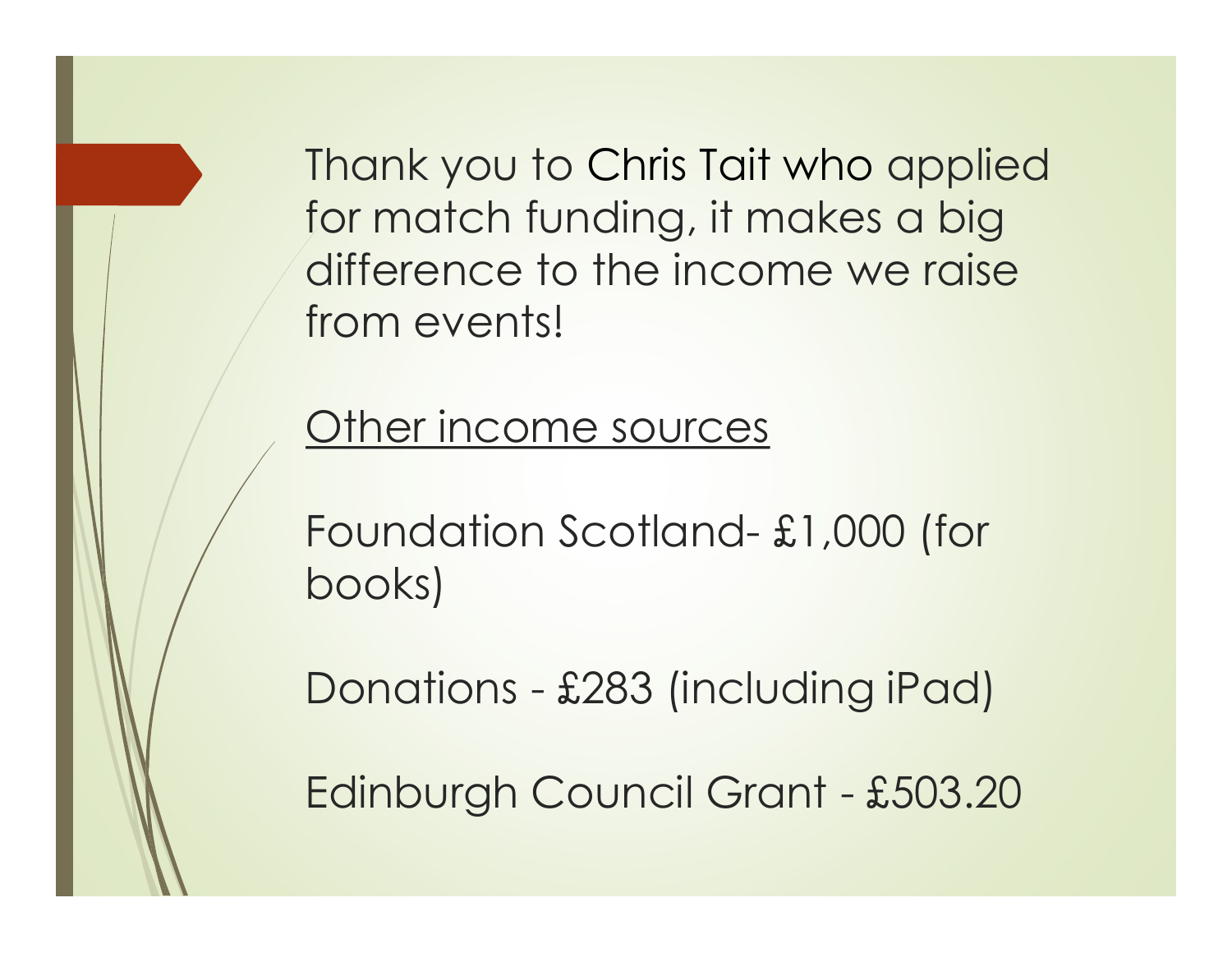#### **Expenditure**

This year expenditure comes to a total of £3704.

This income has allowed the following to be funded:

P7 Hoodies P7 Pizza Book bags for P1 pupils First Communion Gifts and contribution to the Mass transmission St Margaret's Day Treat Xmas class parties and P1gifts Christmas Cards (expenditure £776, raised £254 for the Parent Council) IPads February break activities Educational Books Easter Eggs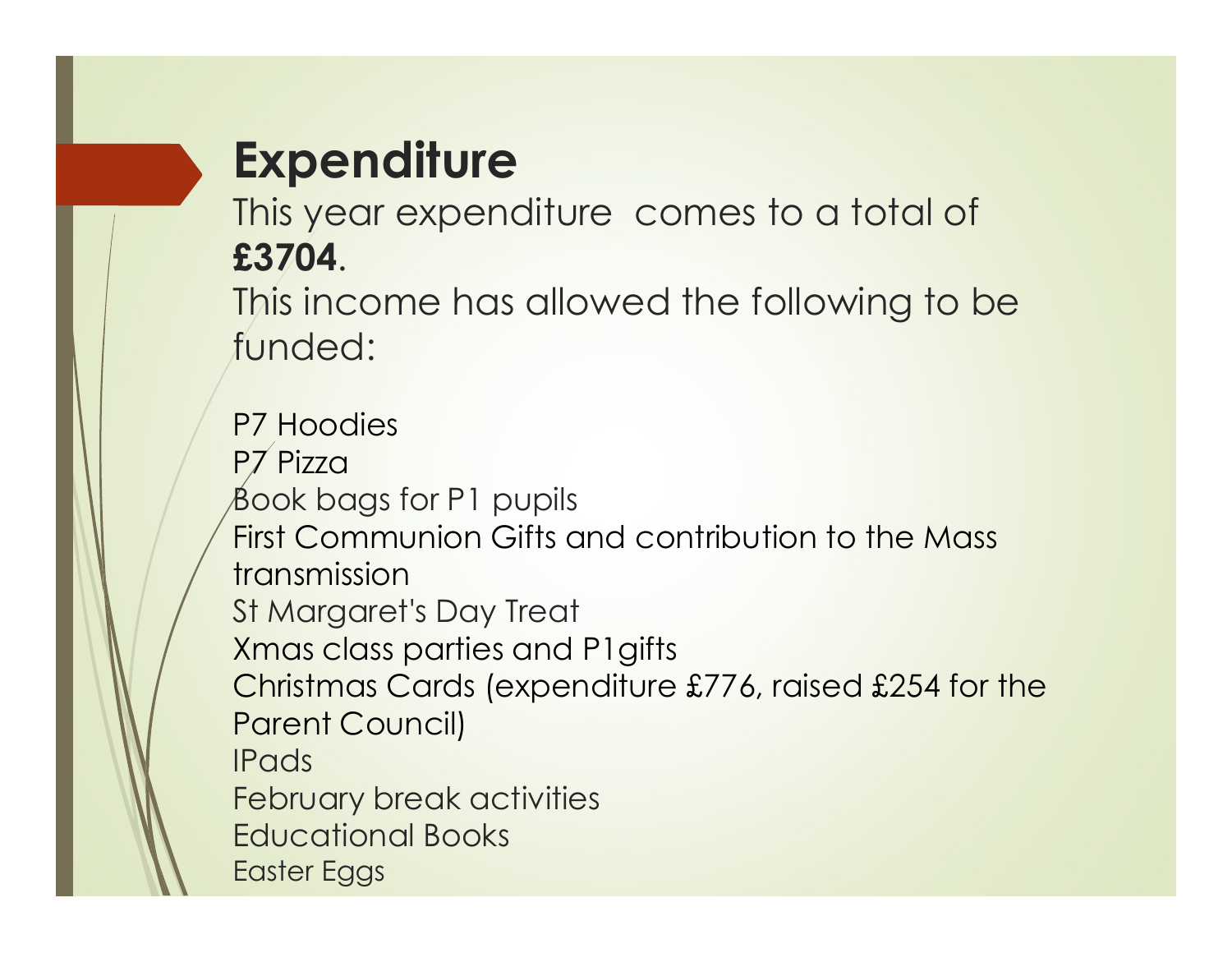All accounts are available upon request.

With the fact that our AGM is on the 31st March, the accounts are still to be examined by the accountant prior to being uploaded to OSCR.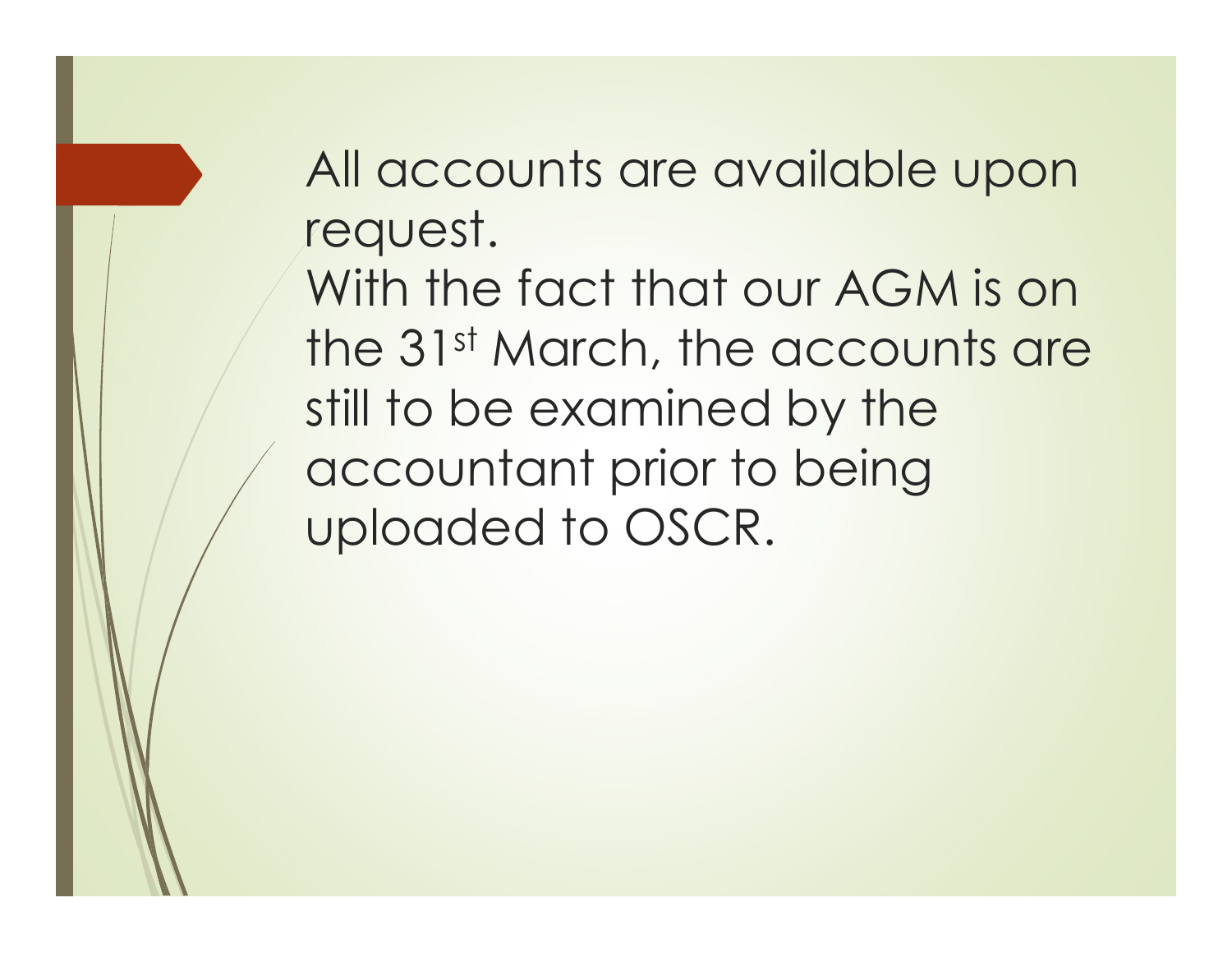#### Head Teacher's Report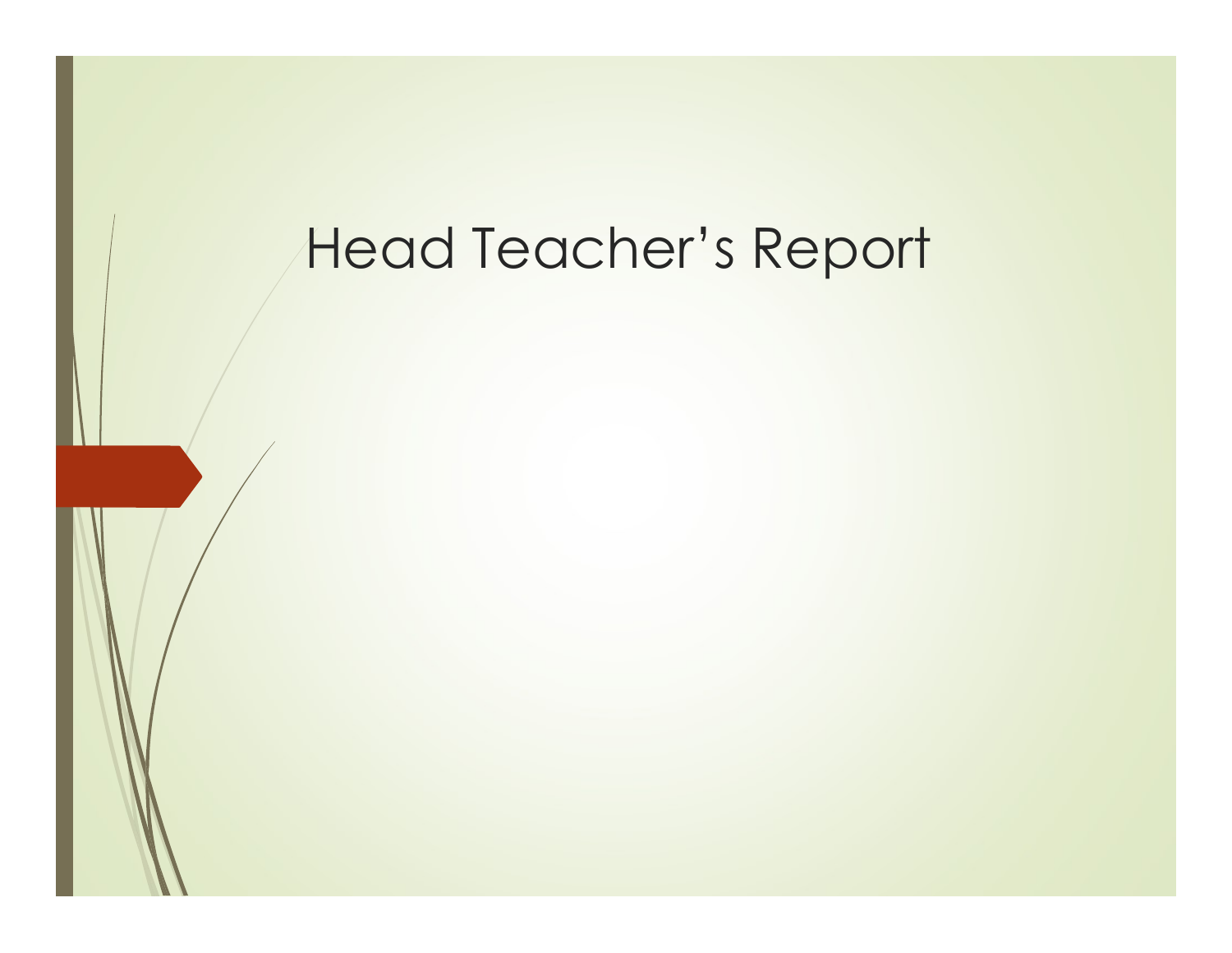# Election for Committee for Election for Committee fo<br>2021- 2022

**Chair Treasurer** 

**Secretary**